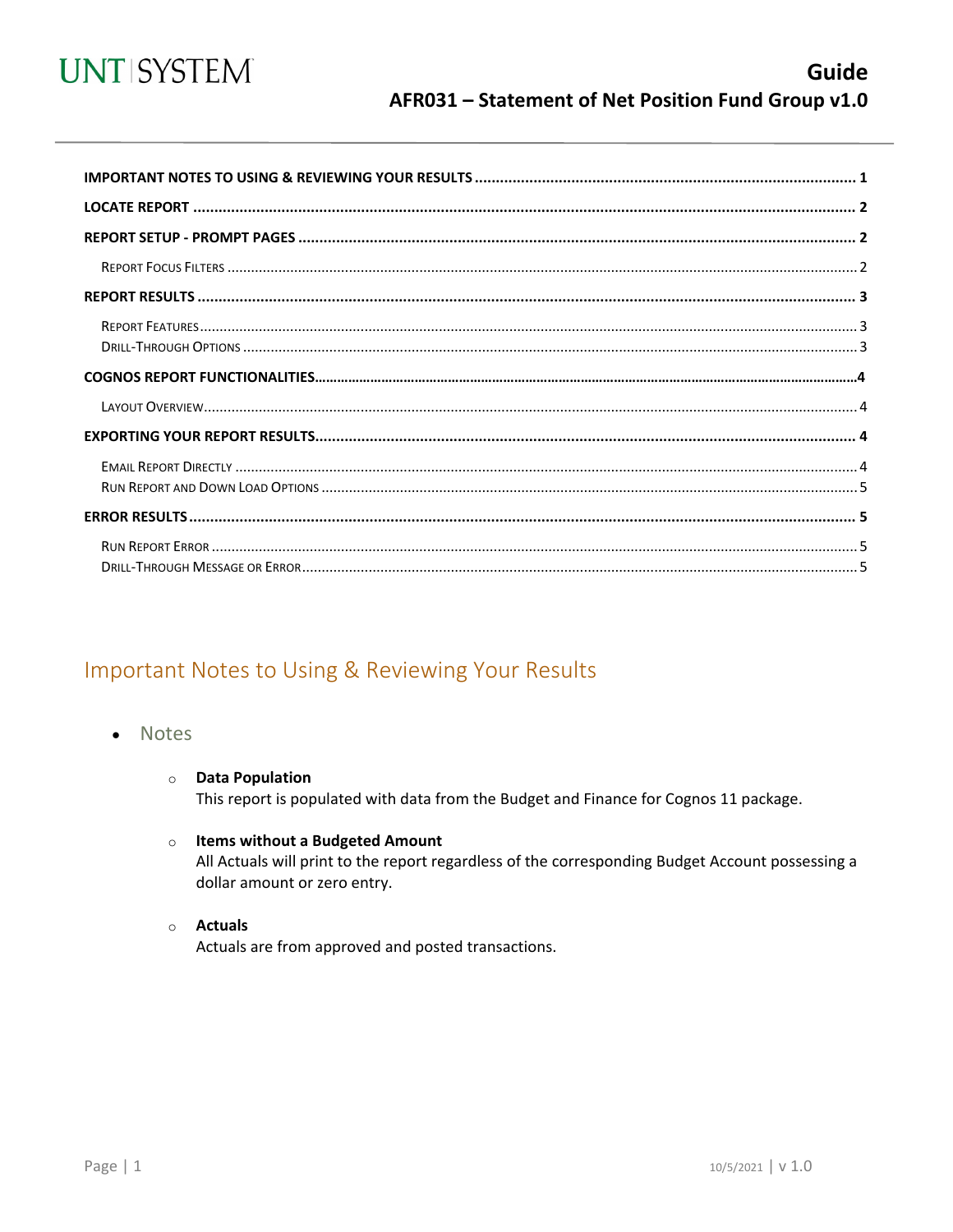### Locate Report

- 1. From the Budget & Planning **[Reporting Page](https://finance.untsystem.edu/reporting)**, locate "AFR031 – Statement of Net [Position Fund Group"](https://cognospd.admin.unt.edu/bi/?pathRef=.public_folders%2FAFR%2BReports%2FAFR031%2B-%2BStatement%2Bof%2BNet%2BPosition%2BFund%2BGroup) report
- 2. **Login** to IBM Cognos to run the report.

## Report Setup- Prompt Pages

### Report Setup - Prompt Pages

All initial **Landing Pages** for reports on the Cognos System will appear similar in format. You will have a set of filtering choices based on the source's available data.



1. Select your parameter choices. (Select Report to Run parameter within this report is required).

| Select Report to Run     | You may select only one report to run                                                                                                                                                                |
|--------------------------|------------------------------------------------------------------------------------------------------------------------------------------------------------------------------------------------------|
| <b>Business Unit</b>     | Default will pull "All Business Units" or you may select one or<br>multiple units by which to filter the report. You can click<br><b>Select All to select all choices.</b>                           |
| Fiscal Year              | The budget year automatically fills with the current operating<br>year and you may override if you prefer by typing in the box.                                                                      |
| <b>Accounting Period</b> | This will allow data retrieval thru a particular period entered.<br>You may select one or multiple account periods by which to<br>filter the report. You can click Select All to select all choices. |
| <b>Fund Category</b>     | You may select one or multiple Fund Category by which to<br>filter the report. You can click Select All to select all choices                                                                        |

2. If you are satisfied with your choices, click the **Finish Button**.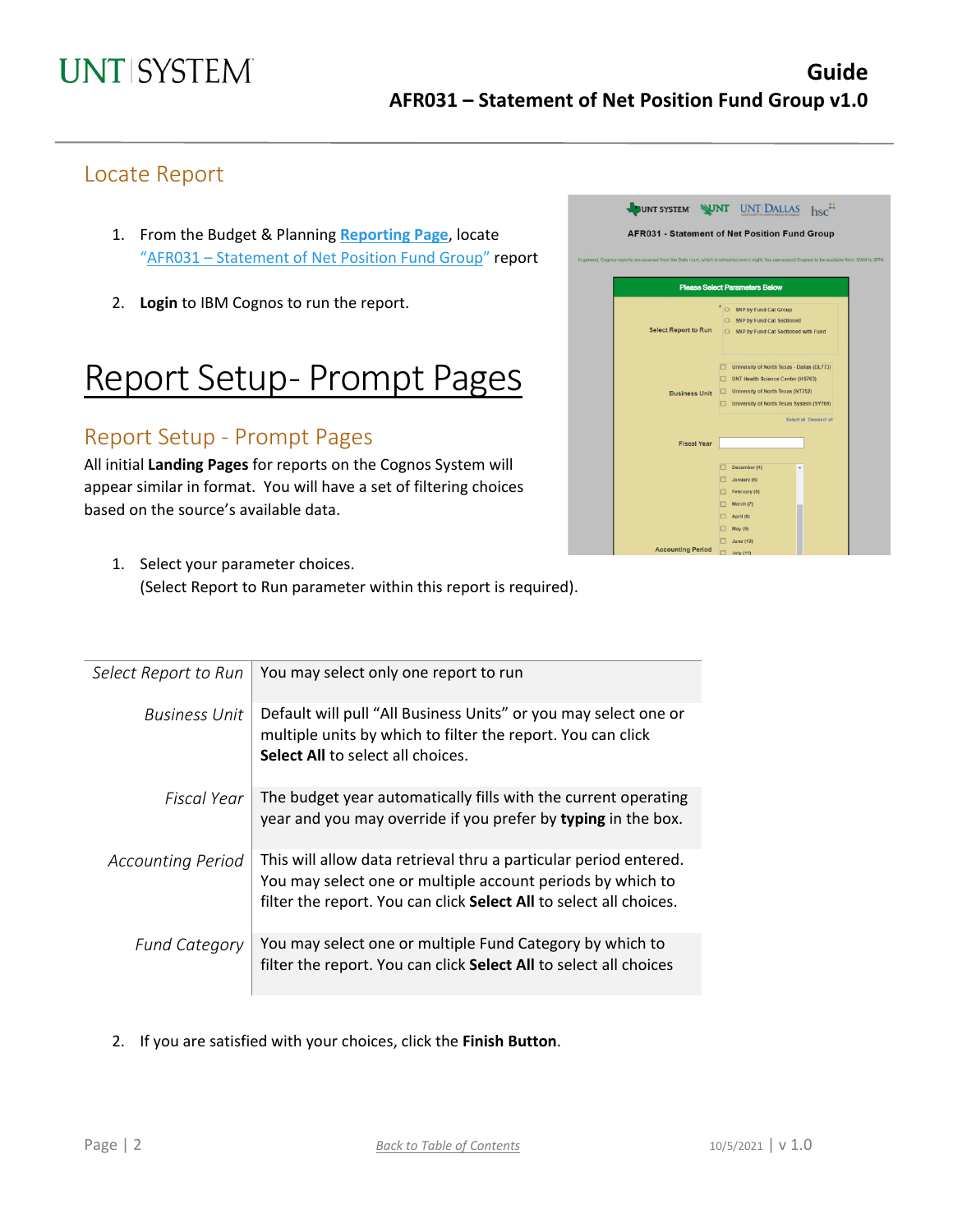|         |                                                                                                                        | <b>Report Results</b>              |                                        |                                        |                  |                  |                                                                                                                                                      |                 |           |                 |
|---------|------------------------------------------------------------------------------------------------------------------------|------------------------------------|----------------------------------------|----------------------------------------|------------------|------------------|------------------------------------------------------------------------------------------------------------------------------------------------------|-----------------|-----------|-----------------|
|         | <b>Report Results</b><br>Report: SNP by Fund Cat Group<br>Business Unit: HS763<br>Fiscal Year: 2021<br>Period: 4, 5, 6 |                                    | Level B<br>Level C                     | Level D                                |                  | Fund<br>Group    |                                                                                                                                                      |                 |           |                 |
|         | A1000 - Current Assets                                                                                                 | B1000 - Cash and Cash Equiv        | C1000 - Cash and Cash Equiv            | D1000 - Cash on Hand                   | $-15,000$        |                  | A10 - Unrestricted   A30 - Restricted Expendable   A50 - Restricted Non-Expendable   A70 - Plant Funds   A80 - Agency Funds   A90 - Suspense   Total |                 |           | $-15,000$       |
| Report  |                                                                                                                        |                                    |                                        | D1010 - Cash in Transit/Reim frm Treas | 555,367,24       | 55,525.5         |                                                                                                                                                      |                 |           | 610.892.74      |
| Info    |                                                                                                                        |                                    |                                        | D1020 - Cash in Bank                   | 3,891,594,89     | 933,610.55       |                                                                                                                                                      | 314,997.52      | 28,595    | 5,168,797.96    |
|         |                                                                                                                        |                                    |                                        | D1030 - Cash in State Treasury         | 2,352,063.36     | $-159,844.21$    |                                                                                                                                                      |                 |           | 2,192,219.15    |
|         |                                                                                                                        |                                    |                                        | D1035 - Cash Equivalents               | $-13.782.136.18$ |                  |                                                                                                                                                      |                 |           | -13,782,136.18  |
|         |                                                                                                                        |                                    |                                        | D1042 - Unapplied Receipts             | $-37.920.83$     |                  |                                                                                                                                                      |                 |           | $-37.920.83$    |
|         |                                                                                                                        | B1200 - Legislative Appropriations | C1200 - Legislative Appropriations     | D1200 - Legislative Appropriations     | $-16,053,295,55$ |                  |                                                                                                                                                      |                 |           | 16,053,295.55   |
|         |                                                                                                                        | B1250 - Accounts Receivable        | C1250 - Federal Receivable             | D1250 - Fed Receiv-Billed              |                  | $\circ$          |                                                                                                                                                      |                 |           |                 |
|         |                                                                                                                        |                                    |                                        | D1252 - Fed Receiv-Allow for Uncoll    | 766.25           | 60,879.45        |                                                                                                                                                      |                 |           | 61,645.7        |
|         |                                                                                                                        |                                    | C1255 - Othr Intergovernmental Receiv  | D1255 - Othr Intergovnt-Billed         |                  | 231,079.21       |                                                                                                                                                      |                 |           | 231,079.21      |
|         |                                                                                                                        |                                    | C1257 - AR Sponsored - Non Gov         | D1257 - AR Sponsored - Non Gov         | $-335.353.73$    | $-1,426,886.55$  |                                                                                                                                                      |                 |           | $-1,762,240.28$ |
|         |                                                                                                                        |                                    | C1260 - Interest and Dividends Receiv  | D1260 - Interest & Dividends Rec       | 1,688.66         | 26.407.9         |                                                                                                                                                      |                 |           | 28,096.56       |
| Level A |                                                                                                                        |                                    | C1270 - Accts Receiv-Student-Billed    | D1270 - Accts Receiv-Student-Billed    | 368,967          | 143.143.14       |                                                                                                                                                      |                 |           | 512,110.14      |
|         |                                                                                                                        |                                    | C1275 - Accts Receiv-Clinical Practice | D1275 - Accts Rec-Clinical Practice    | 231,799.51       |                  |                                                                                                                                                      |                 |           | 231,799.51      |
|         |                                                                                                                        |                                    | C1278 - Othr Accts Receivable          | D1278 - Othr Acots Receivable          | $-185,254,86$    | $-123,267.67$    |                                                                                                                                                      |                 |           | 308,522.53      |
|         |                                                                                                                        | B1310 - Due From Othr Components   | C1310 - Due From Othr Components       | D1310 - Due From Othr Components       | 31,268,239.88    | $-31,440,446.67$ |                                                                                                                                                      | 100,759.68      |           | $-71,447.11$    |
|         |                                                                                                                        | B1320 - Due From Othr Agencies     | C1320 - Due From Othr Agencies         | D1320 - Due From Othr Agencies         | $-242.540.05$    | $\Omega$         |                                                                                                                                                      |                 |           | $-242.540.05$   |
|         |                                                                                                                        | B1360 - Loans and Contracts        | C1360 - Loans and Contracts            | D1370 - Notes Receiv-Student Loans     | $-23.277.8$      | $-2.841.369.78$  |                                                                                                                                                      |                 |           | $-2,864,647.58$ |
|         |                                                                                                                        | B1400 - Other Current Assets       | C1400 - Othr Current Assets            | D1400 - Prepaid Exps                   | 1,056,537,99     | $\Omega$         |                                                                                                                                                      |                 |           | 1,056,537,99    |
|         |                                                                                                                        |                                    |                                        | D1420 - Othr Current Assets            | 8,825            | $-32,395$        |                                                                                                                                                      |                 |           | $-23,570$       |
|         |                                                                                                                        | Total                              |                                        |                                        | 9,061,070.78     | (34,573,564.13)  |                                                                                                                                                      | 415,757.20      | 28,595.00 | (25,068,141.15) |
|         | A1500 - Non-Current Assets                                                                                             | B1500 - NC Invest-Long Term        | C1500 - NC Invest-Long Term            | D1500 - NC Invest-Long Term            | 13,604,957.6     | 4,991,564.88     |                                                                                                                                                      |                 |           | 18,596,522.48   |
|         |                                                                                                                        | B1550 - NC Loans & Contracts       | C1550 - NC Loans & Contracts           | D1550 - NC-Loans & Contracts           |                  | 2,346,411.49     |                                                                                                                                                      |                 |           | 2,346,411,49    |
|         |                                                                                                                        | B1670 - Capital Assets             | C1670 - Non-Depr or Non-Amort Assets   | D1670 - Non-Depr or Non-Amort Assets   |                  |                  |                                                                                                                                                      | 2.797.232.58    |           | 2,797,232.58    |
|         |                                                                                                                        |                                    | C1675 - Depr or Amort, Net             | D1680 - F/A-Depreciable                |                  |                  |                                                                                                                                                      | 1,940,525.39    |           | 1.940.525.39    |
|         |                                                                                                                        |                                    |                                        | D1685 - Accumulated Depreciation       |                  |                  |                                                                                                                                                      | $-4.205,186.24$ |           | $-4.205.186.24$ |
|         |                                                                                                                        | Total                              |                                        |                                        | 13,604,957,60    | 7,337,976.37     |                                                                                                                                                      | 532,571,73      |           | 21,475,505.70   |

#### REPORT FEATURES

- The top left of the report will show the **report selected, Business Unit, Fiscal Year, and Period(s)**
- The left side is organized by **Level A/B/C/D** and the columns are organized by **Fund Group** which then together give results showing the monetary sums of all transactions regarding those B-levels and those functions
- The Totals on the bottom and right are for the totals of the **Fund Group** and **A/B/C/D-Levels**

### DRILL-THROUGH OPTIONS

• There is no drill-through functionality on the report

Totals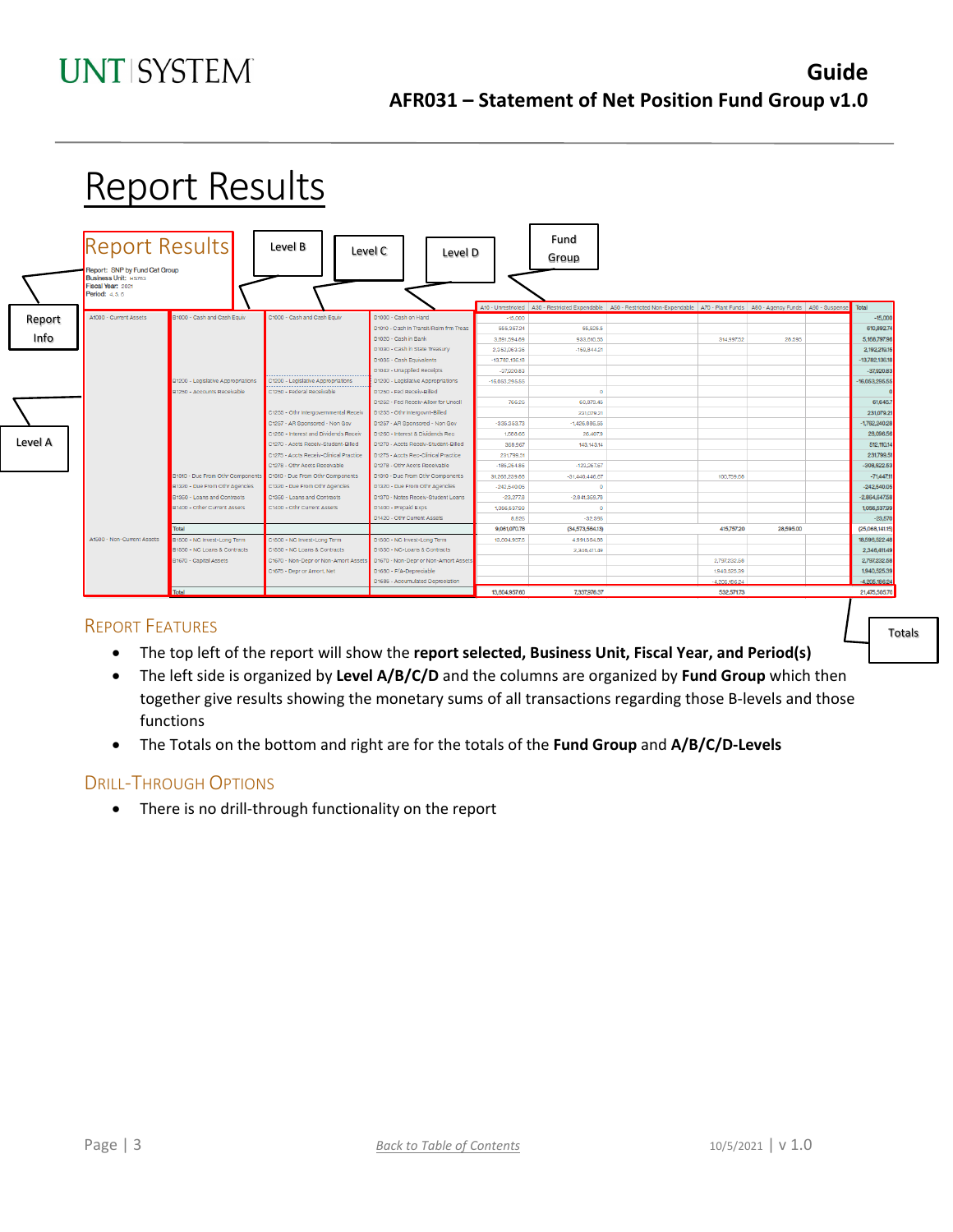## Cognos Report Functionalities

### LAYOUT OVERVIEW

- Report results are typically displayed in an interactive HTML on screen style.
- Based on your selections, if any, the report will only display results that match your initial filtering choices.
- Reports on screen may combine the Level Number result with the Description for that level in one single column. *(Report results exported to XLS will break these out, see Run Report and Down Load section below.)*
- If there is an error in your request or no results can be produced, you get a return message showing the parameters you chose that produced these results. *(See th[e Error Results section](#page-4-0) below for more information or to troubleshoot.)*

| C9000 - Suspense<br>and Clearing                                                        | D9100 - Expense<br>Clearing    | 91003 - Undistributed P-<br>Card Exp | 649.25         | 649.25         |
|-----------------------------------------------------------------------------------------|--------------------------------|--------------------------------------|----------------|----------------|
|                                                                                         |                                | 91005 - Undistributed<br>Trav CC Exp | 0.00           | 0.00           |
|                                                                                         |                                | <b>Total</b>                         | 649.25         | 649.25         |
|                                                                                         | Total                          |                                      | 649.25         | 649.25         |
| Total                                                                                   |                                |                                      | 34,170,371.53  | 34,170,371.53  |
| Total                                                                                   |                                |                                      | $\overline{0}$ | $\overline{0}$ |
| Sep 29, 2021                                                                            |                                | 12:03:59 PM<br>1                     |                |                |
| ↑ Page up<br>$\overline{\wedge}$ Top                                                    | L Page down<br>$\times$ Bottom |                                      |                |                |
| <b>Report - Total</b>                                                                   |                                |                                      |                |                |
| $\overline{\uparrow}$ Top $\uparrow$ Page up $\downarrow$ Page down $\downarrow$ Bottom |                                |                                      |                |                |
|                                                                                         |                                |                                      |                |                |

- Use the **"Page Down" Link** at the bottom left to see additional pages (if any).
- Use the **"Bottom" Link** to skip to the last page of **Applied Parameters** where you can review what your filtering choices were on the initial **Prompt Page** selections. Use the **"Top" Link** then to return to your first page.

## Exporting Your Report Results

## Exporting Your Report Results

In the upper left hand or right hand of the toolbar on your screen, you will see options to run report and view your results.

### EMAIL REPORT DIRECTLY

Click the **"Share"** symbol dropdown (next to the bell) on the upper right hand of the toolbar on your screen to select **"Email".** Fill in the desired email address, any additional information, and your onscreen results will be emailed from within the Cognos program.

|                    |      |  | ∩ | $\bullet$ | 0 |
|--------------------|------|--|---|-----------|---|
| Share              |      |  |   |           |   |
| Send               | Link |  |   |           |   |
| Select a platform: |      |  |   |           |   |
| Email              |      |  |   |           |   |